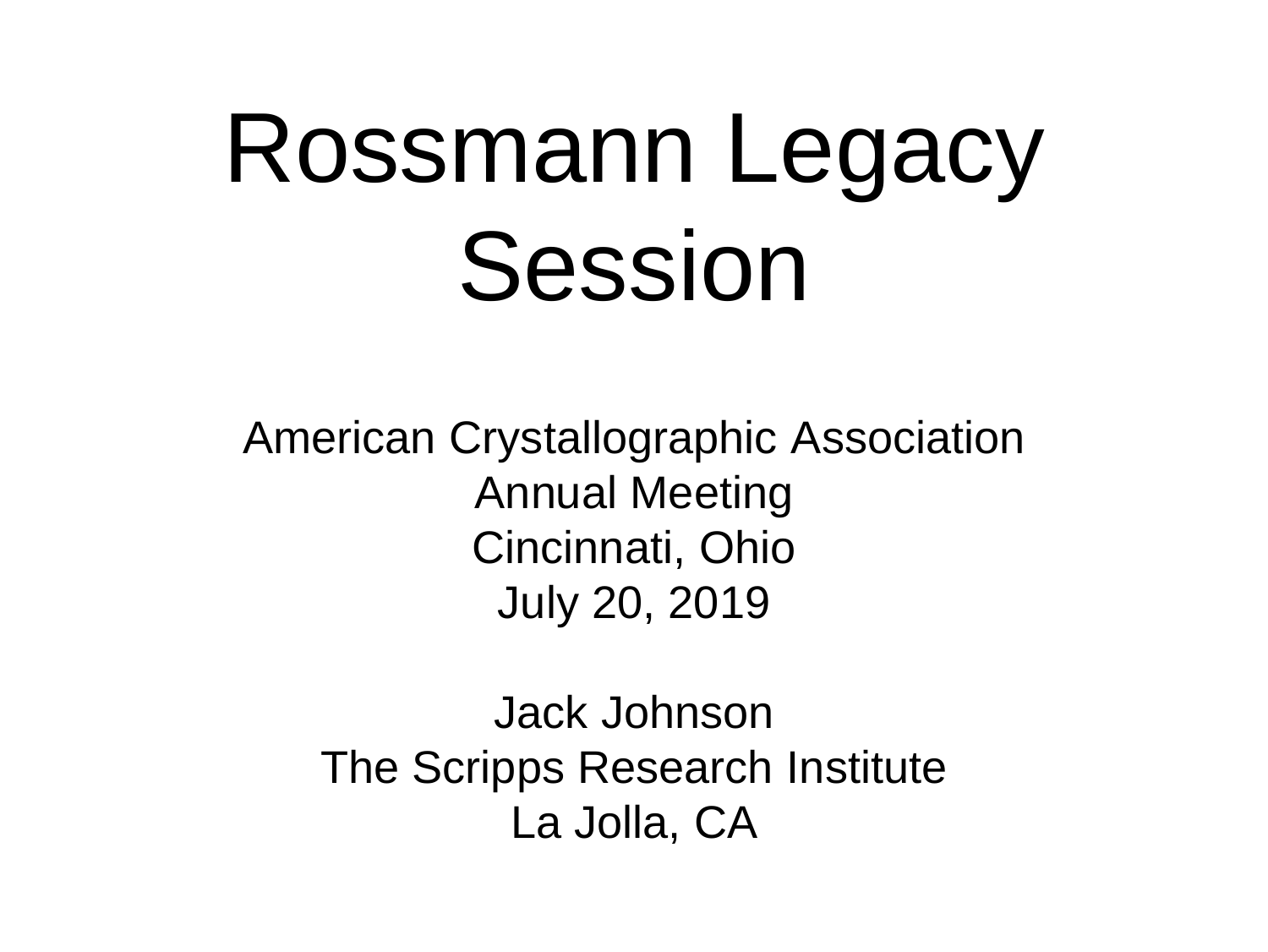# Michael Rossmann

July 30, 1930 to May 14, 2019 In Memoriam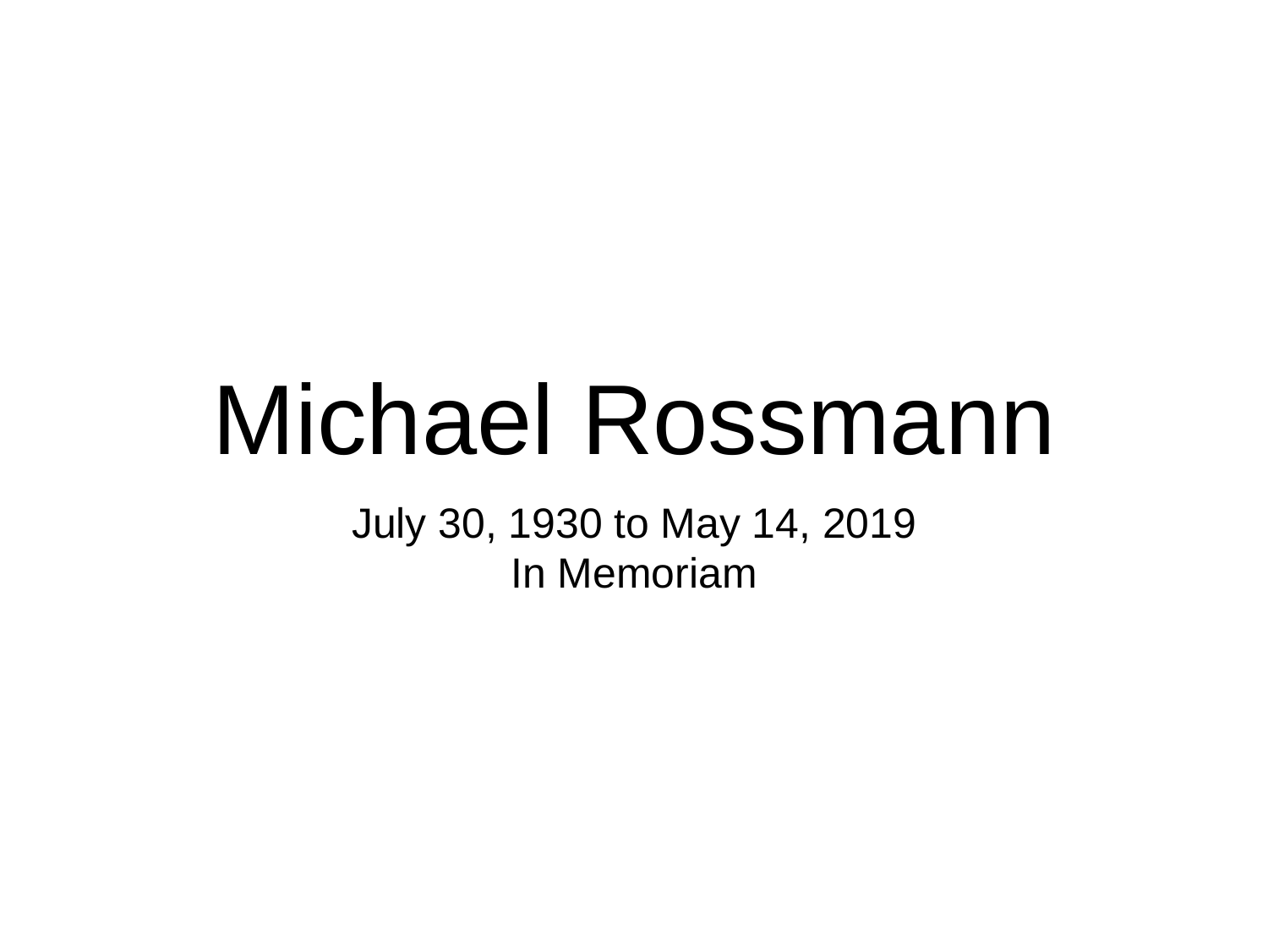## Professional Accomplishments

- **~200 graduate students and post doctoral students trained**
- **National Academy of Sciences (1984), Fellow of the Royal Society (1996)**
- **Major Awards: Ewald Prize, Grigori Aminoff Prize, Fankuchen Award, Louisa Gross Horwitz Prize, Gairdner Foundation Award, Sackler Prize in Biophysics, the Stein and Moore Award**
- **612 publications (and counting)**
- **six honorary degrees from international universities**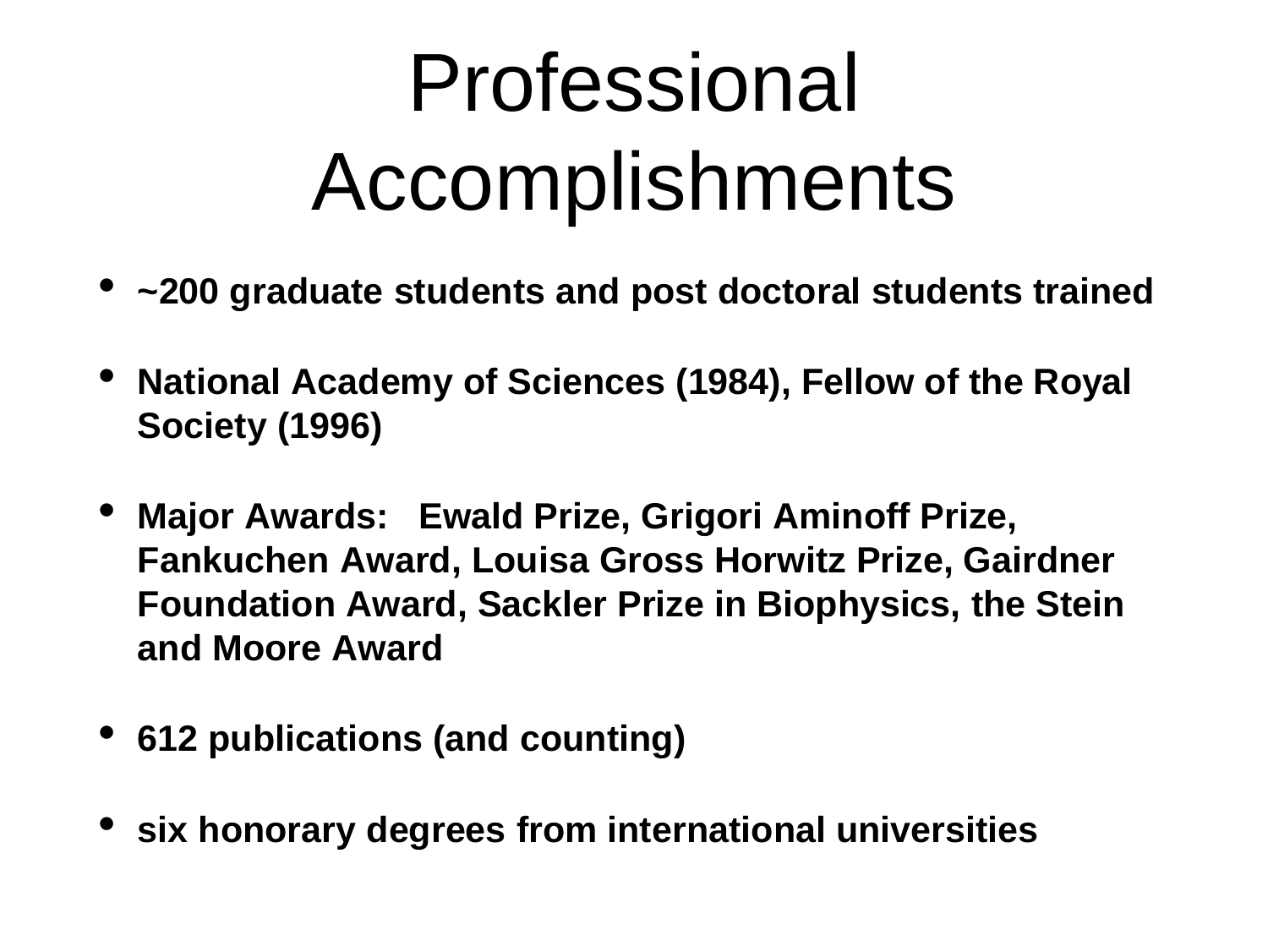# Personal Attributes

- **Energetic, competitive, impatient**
- **Warm, considerate, compassionate**
- **Broad knowledge of history, current affairs, enthusiastic in conversation on many topics**
- **Loved the outdoors, hiking, skiing, sailing (Indiana State champion in his boat class multiple times)**
- **Enjoyed his family immensely. Married to Audrey for 50+ years and she preceded him in death in 2009. Was an enthusiastic assistant for Audrey's artistic endeavors and art fairs**
- **Karen Bogan Soul Mate 2015-2019**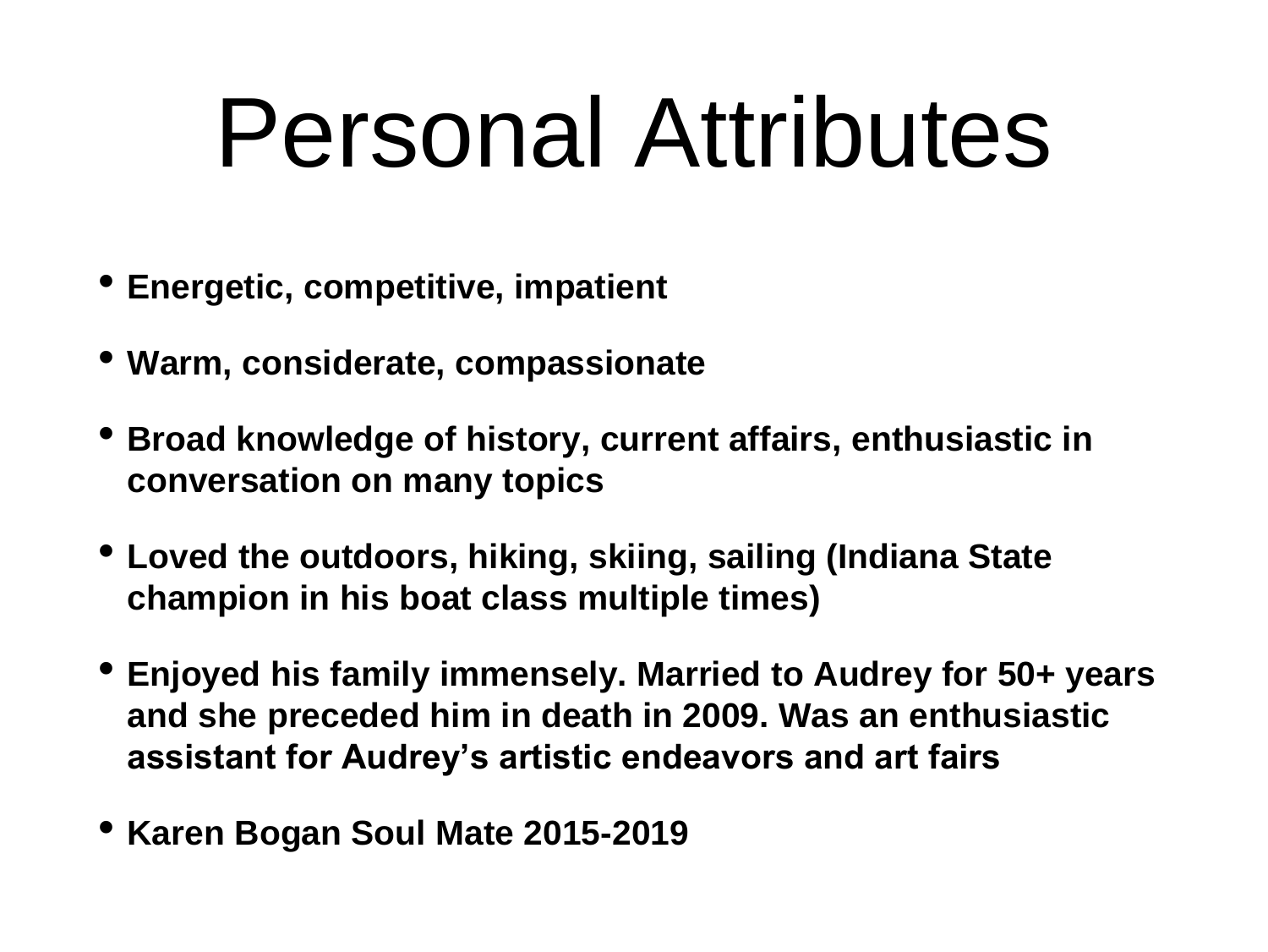# Cambridge 1958-64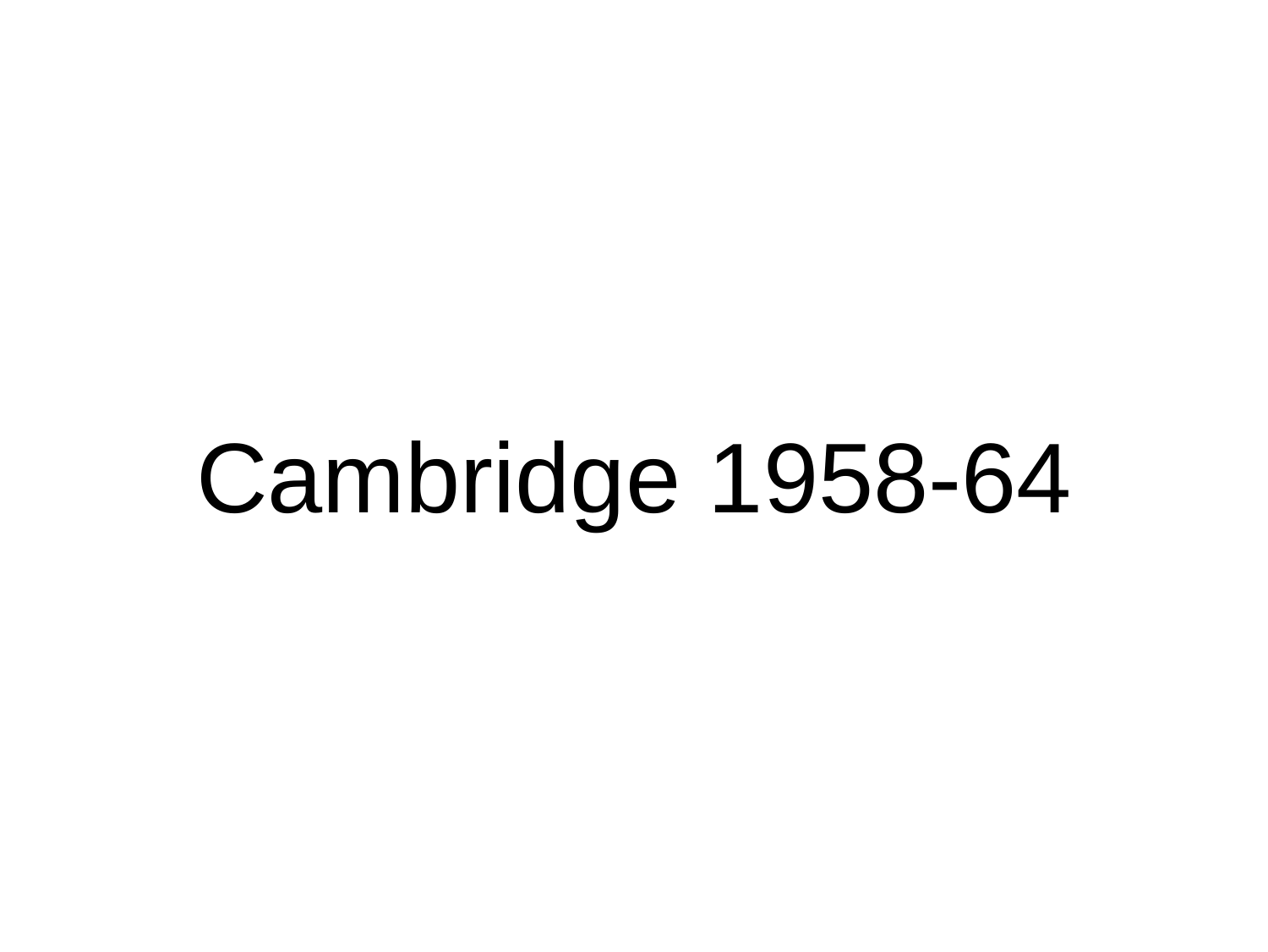NATURE February 13,  $1960$  VOL. 185

#### STRUCTURE OF HÆMOGLOBIN

#### A THREE-DIMENSIONAL FOURIER SYNTHESIS AT 5-5-A. RESOLUTION, OBTAINED BY X-RAY ANALYSIS

By DR. M. F. PERUTZ, F.R.S., DR. M. G. ROSSMANN, ANN F. CULLIS, HILARY MUIRHEAD and DR. GEORG WILL

Medical Research Council Unit for Molecular Biology, Cavendish Laboratory, University of Cambridge **AND** 

DR. A. C. T. NORTH

Medical Research Council External Staff, Davy Faraday Research Laboratory, Royal Institution, London, W.I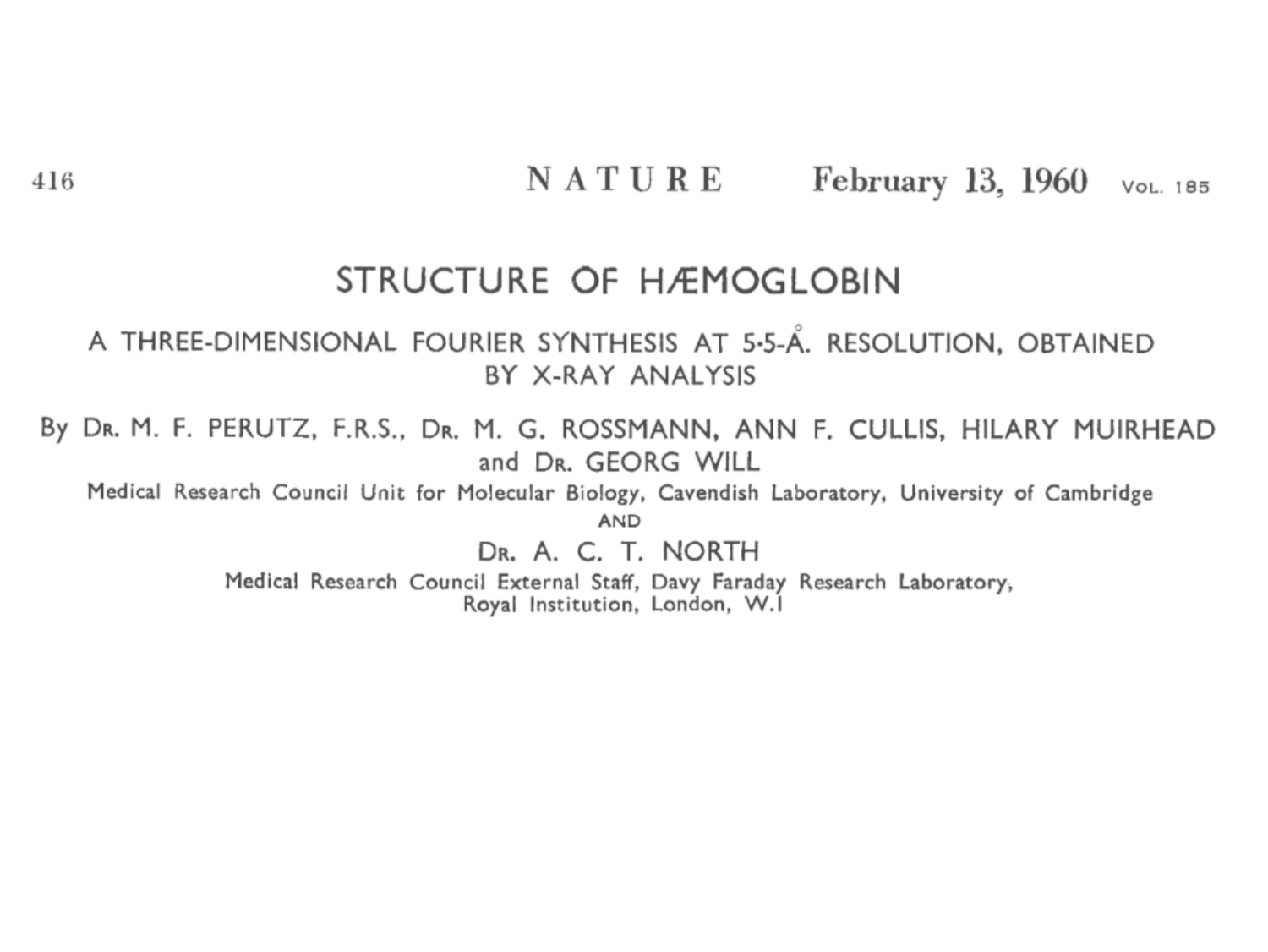#### The Detection of Sub-Units Within the Crystallographic Asymmetric Unit

BY MICHAEL G. ROSSMANN AND D. M. BLOW

M.R.C. Unit for Molecular Biology, Cavendish Laboratory, Cambridge, England

 $(Received 27 February 1961)$ 

The number of structurally identical units within one unit cell often exceeds the number of general positions. The angular relationships between any two units, not related by space-group symmetry, can be found by rotating the Patterson function until the rotated and original Patterson functions are brought into maximum coincidence. For such a rotation, the rotation function

$$
R = \sum_{\mathbf{h}} \left[ |F_{\mathbf{h}}|^2 \{ \sum_{\mathbf{p}} |F_{\mathbf{p}}|^2 G \} \right]
$$

has a maximum value.  $G$  is an interference function which has large values only when the point  $p$ in reciprocal space is brought close to  $h$  by the rotation.

Application of the  $R$  function to horse haemoglobin gives a dominant peak that corresponds accurately to the relative orientation of the  $\alpha$  and  $\beta$  chains.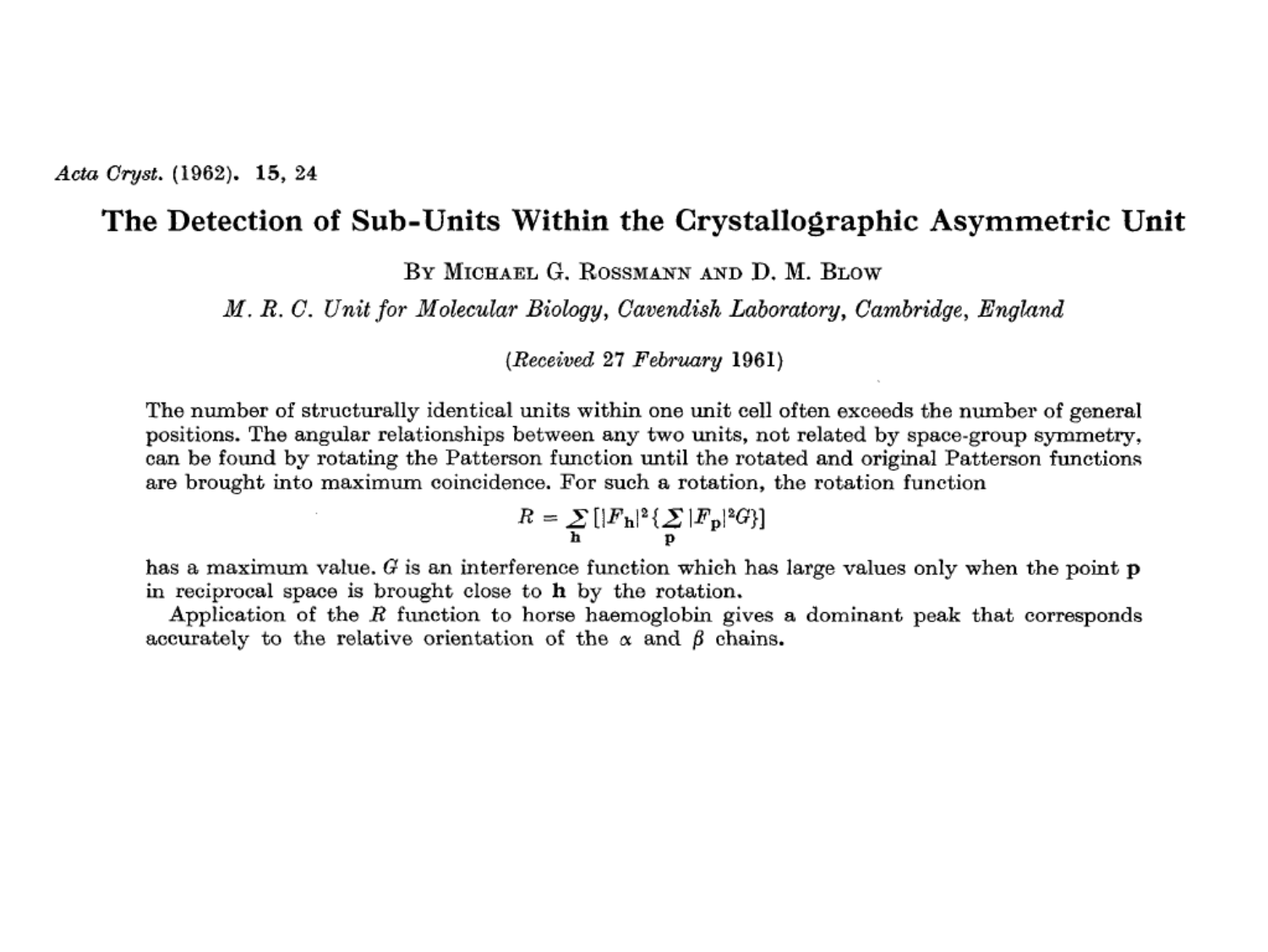# Purdue 1964-2019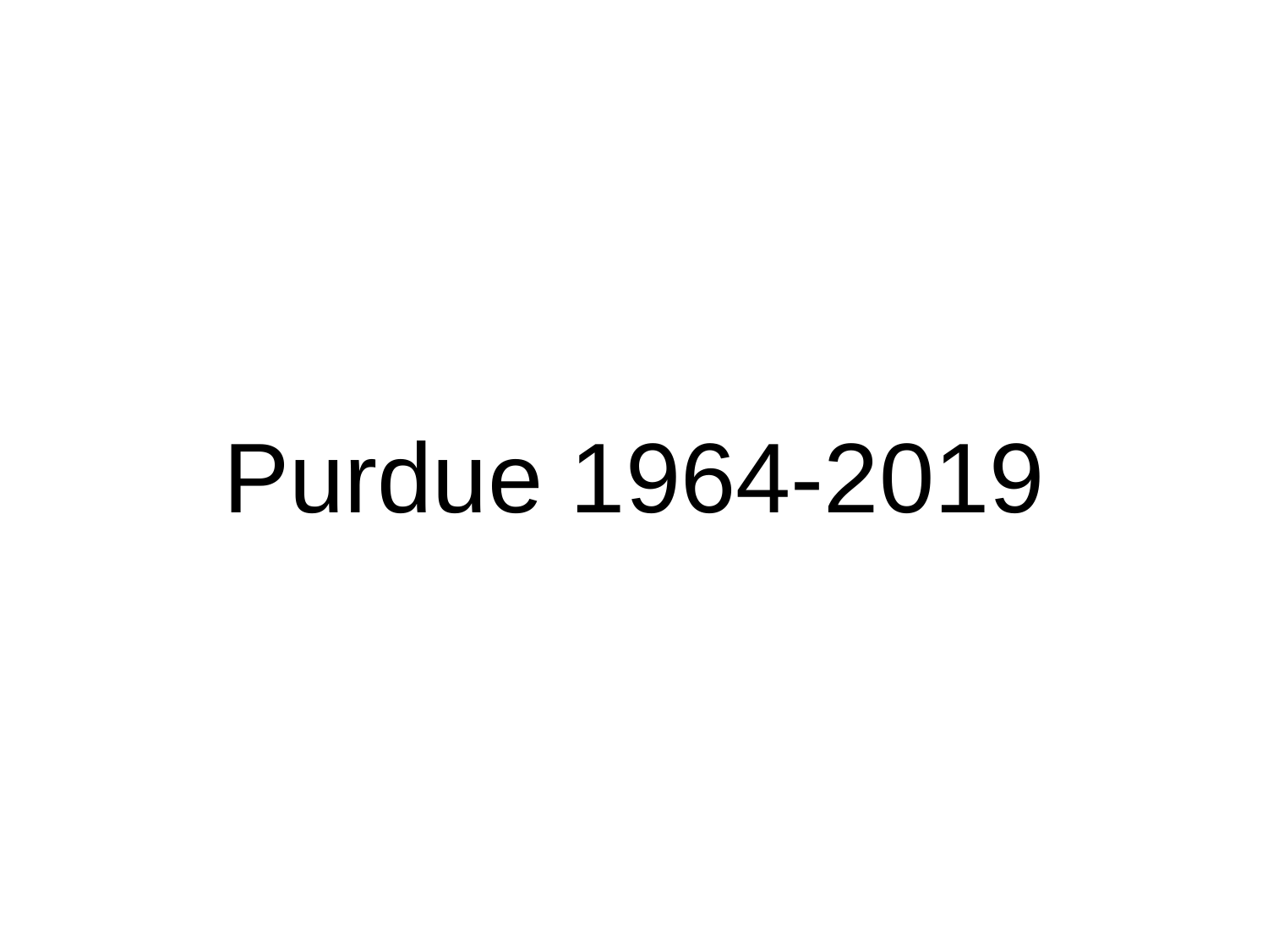### Structure of Lactate Dehydrogenase at 2.8 A Resolution

by

M. J. ADAMS M. G. ROSSMANN I. E. SMILEY G. C. FORD **R. KOEKOEK** R. W. SCHEVITZ A. J. WONACOTT P. J. LENTZ, jun. A. McPHERSON, jun.

Department of Biological Sciences, Purdue University, Lafayette, Indiana 47907

Electron density distributions for the  $M<sub>4</sub>$  isoenzyme of LDH reveal details of the conformation of the subunit, boundaries between the subunits, and features relevant to the binding of coenzyme and substrate.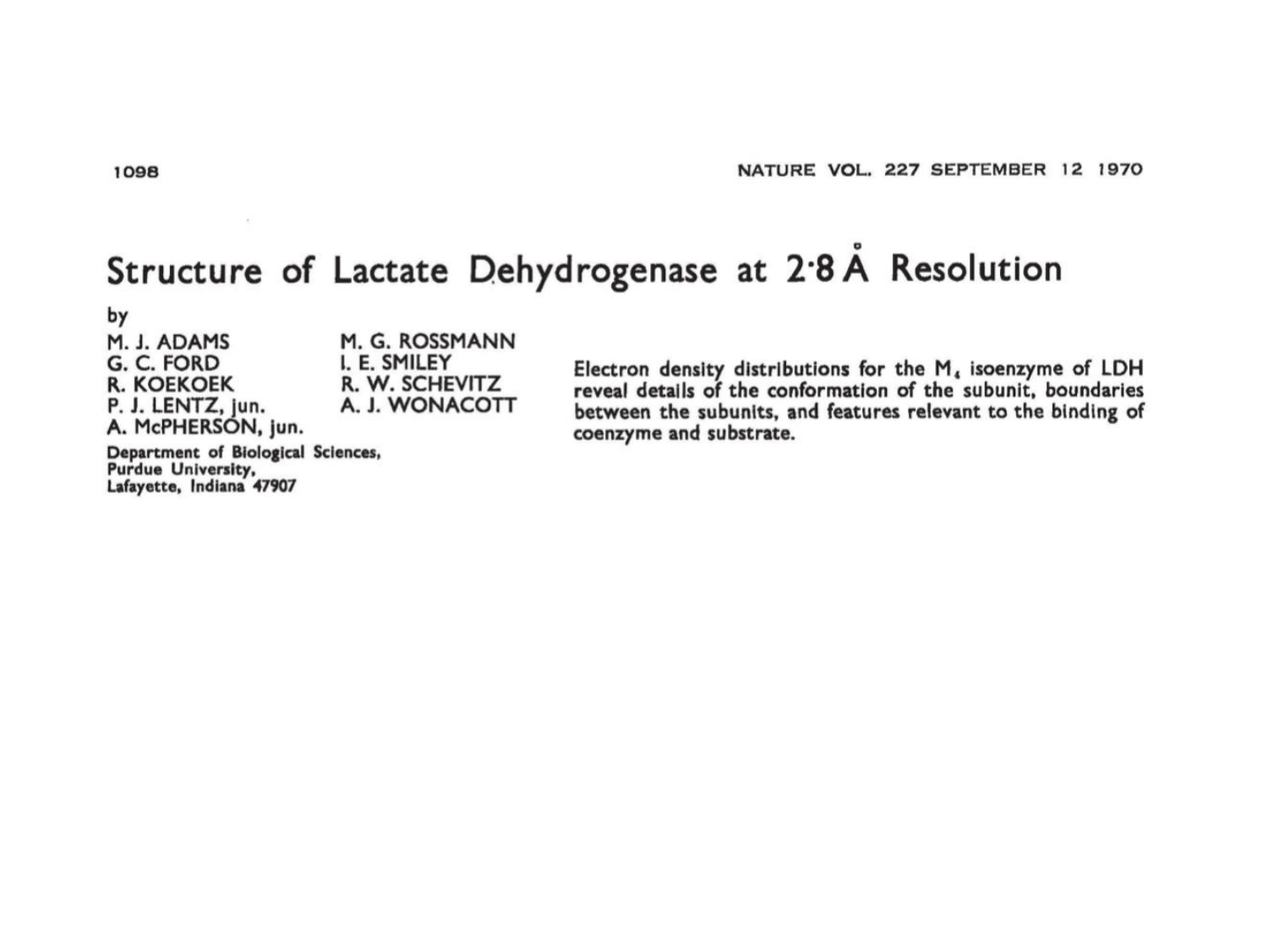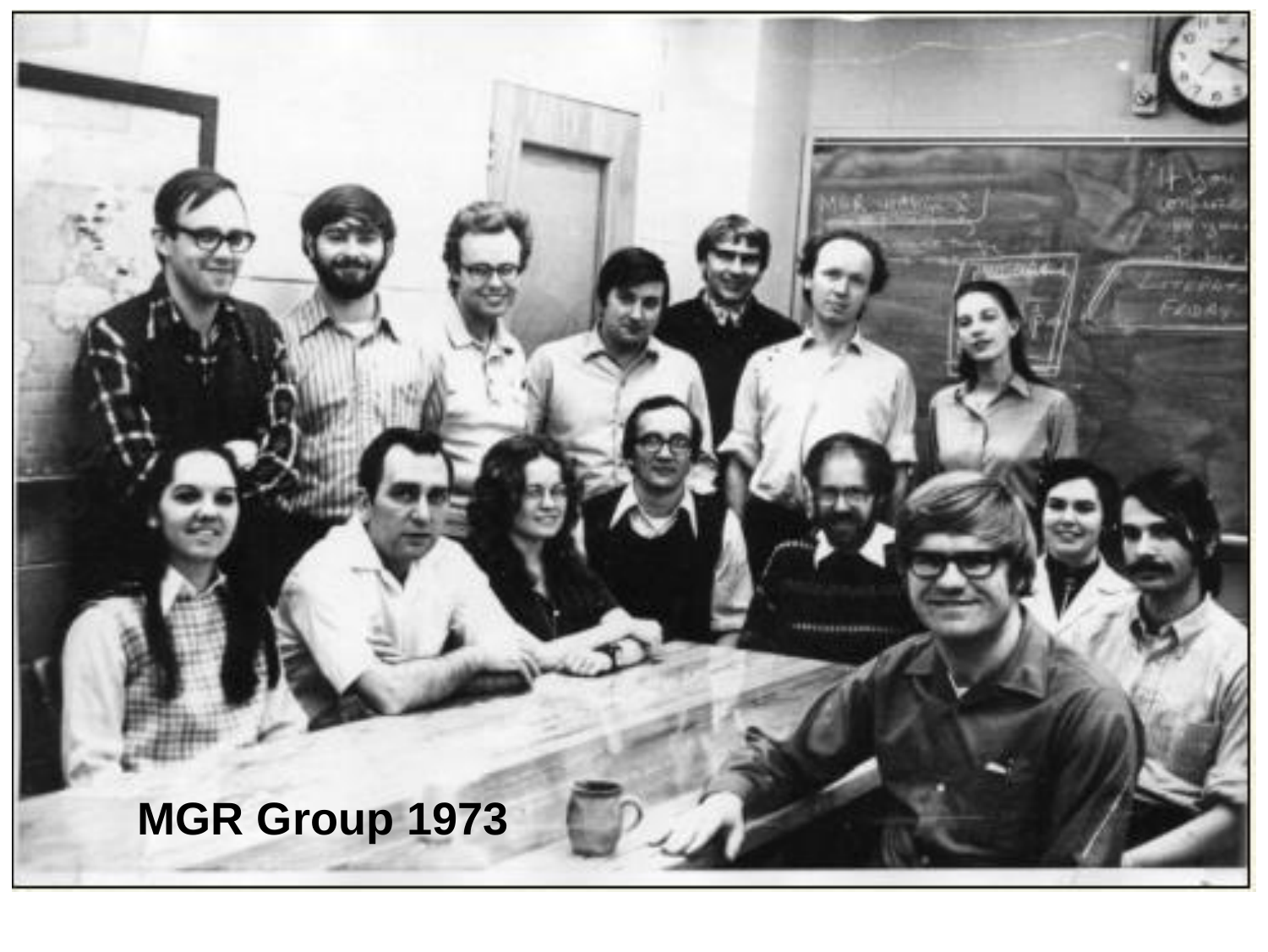Proc. Nat. Acad. Sci. USA Vol. 70, No. 11, pp. 3052-3054, November 1973

#### D-Glyceraldehyde-3-Phosphate Dehydrogenase: Three-Dimensional **Structure and Evolutionary Significance**

(NAD binding/lactate dehydrogenase/x-ray crystallography)

MANFRED BUEHNER\*, GEOFFREY C. FORD, DINO MORAS, KENNETH W. OLSEN, AND MICHAEL G. ROSSMANN†

Department of Biological Sciences, Purdue University, West Lafayette, Indiana 47907

Communicated by Dr. William N. Lipscomb, July 6, 1973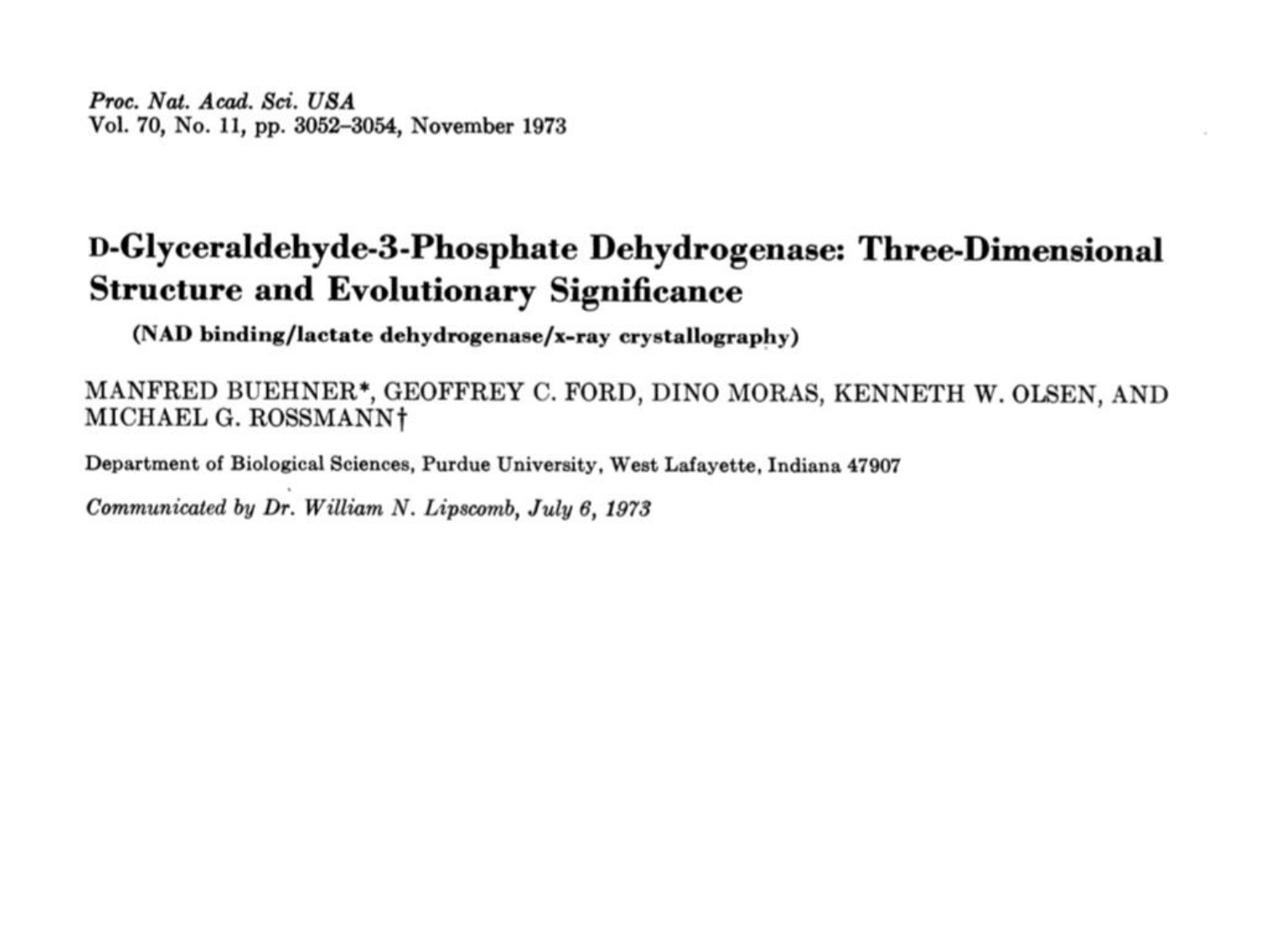### **Rossmann Fold**

Nature Vol. 250 July 19 1974

### **Chemical and biological** evolution of a nucleotide-binding protein

#### Michael G. Rossmann, Dino Moras & Kenneth W. Olsen

Department of Biological Sciences, Purdue University, West Lafayette, Indiana 47907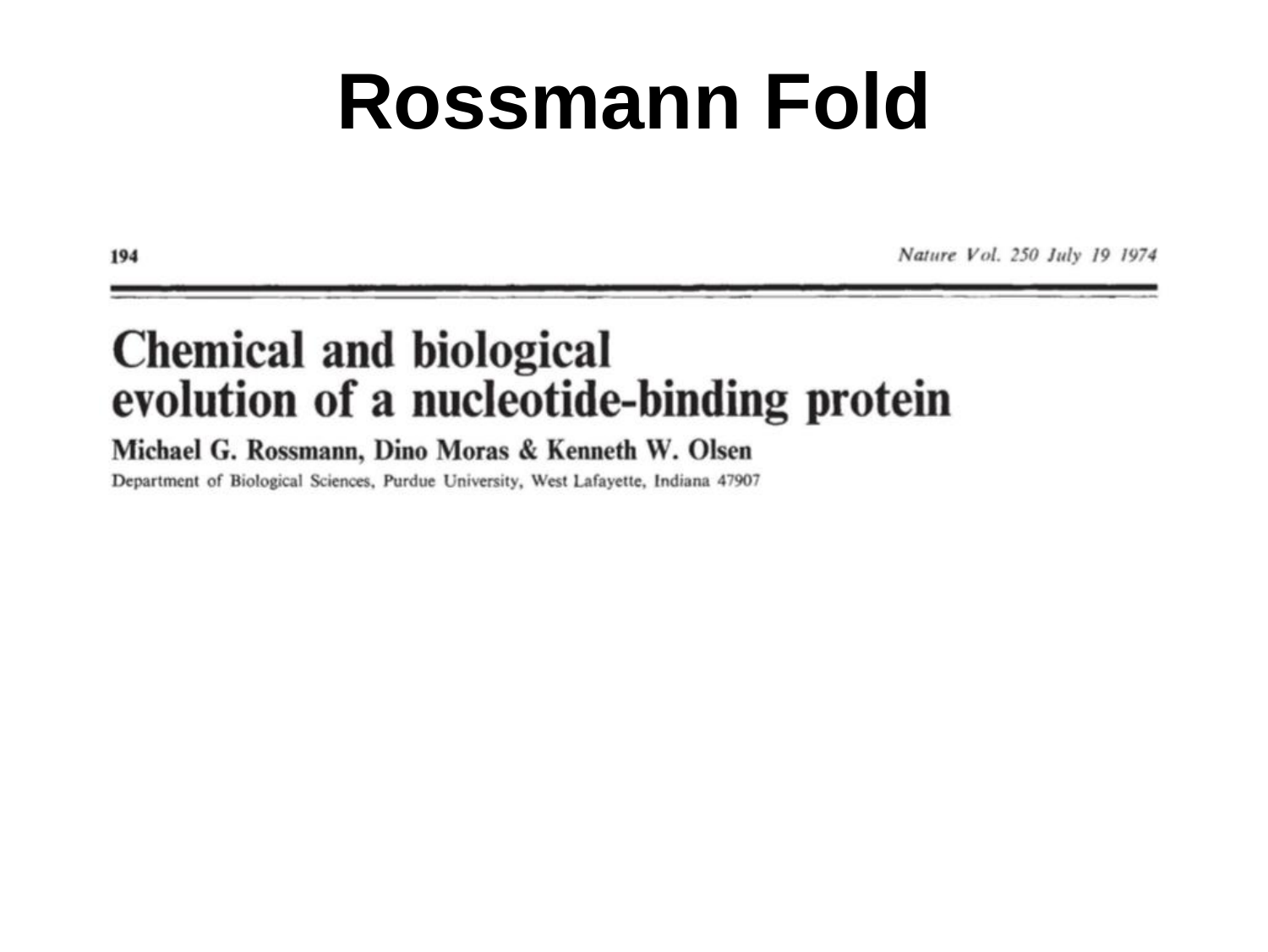# Viruses 1972-2019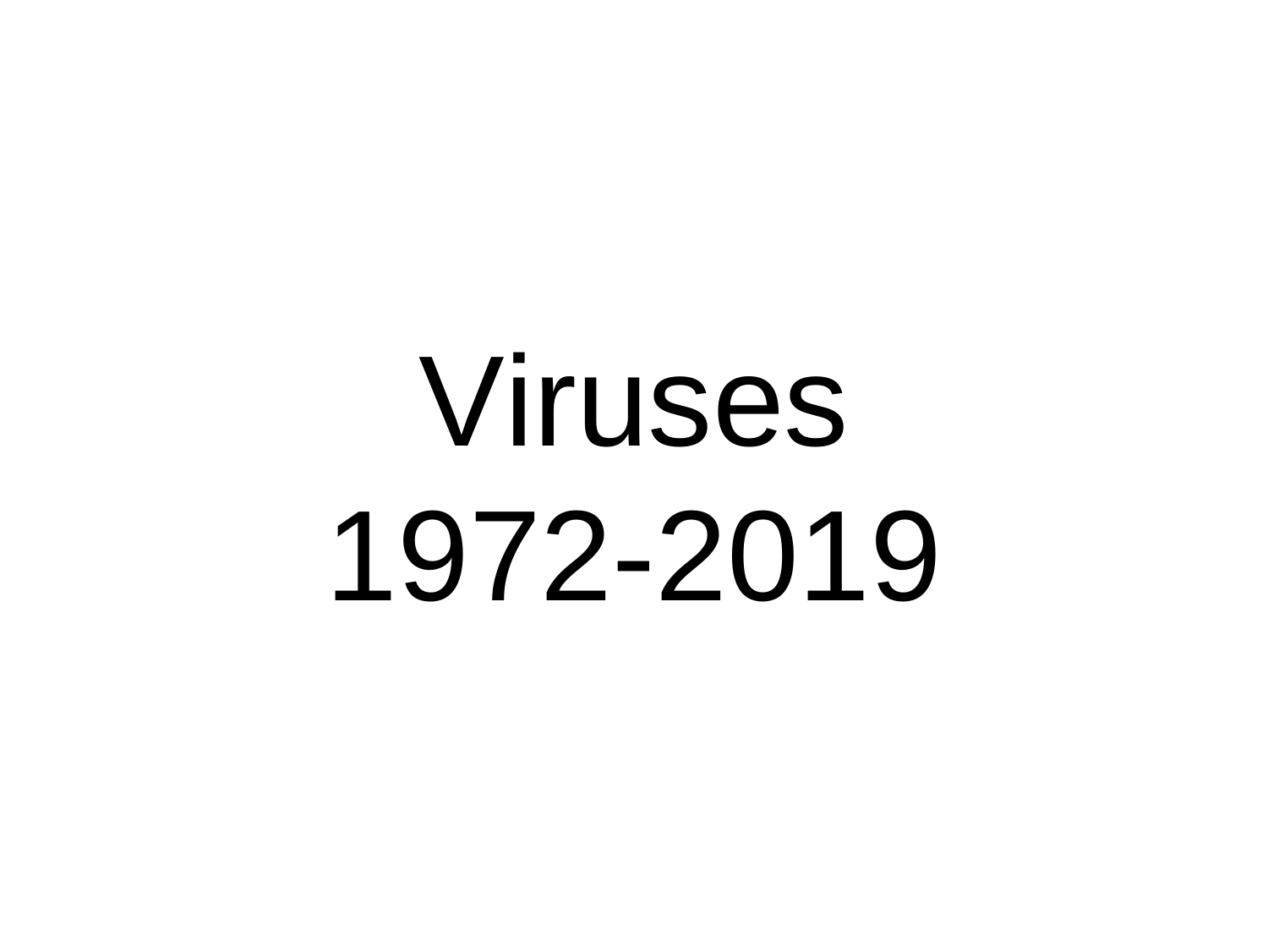### I joined the Rossmann lab in September 1972: SBMV

I had significant adjustments. No Biology/Biochemistry No Protein Crystallography My Ph.D. advisor, Robert Jacobson, was low key and very patient. Michael was neither. I had to develop a strategy for coping with this.

### **Danger Signals**

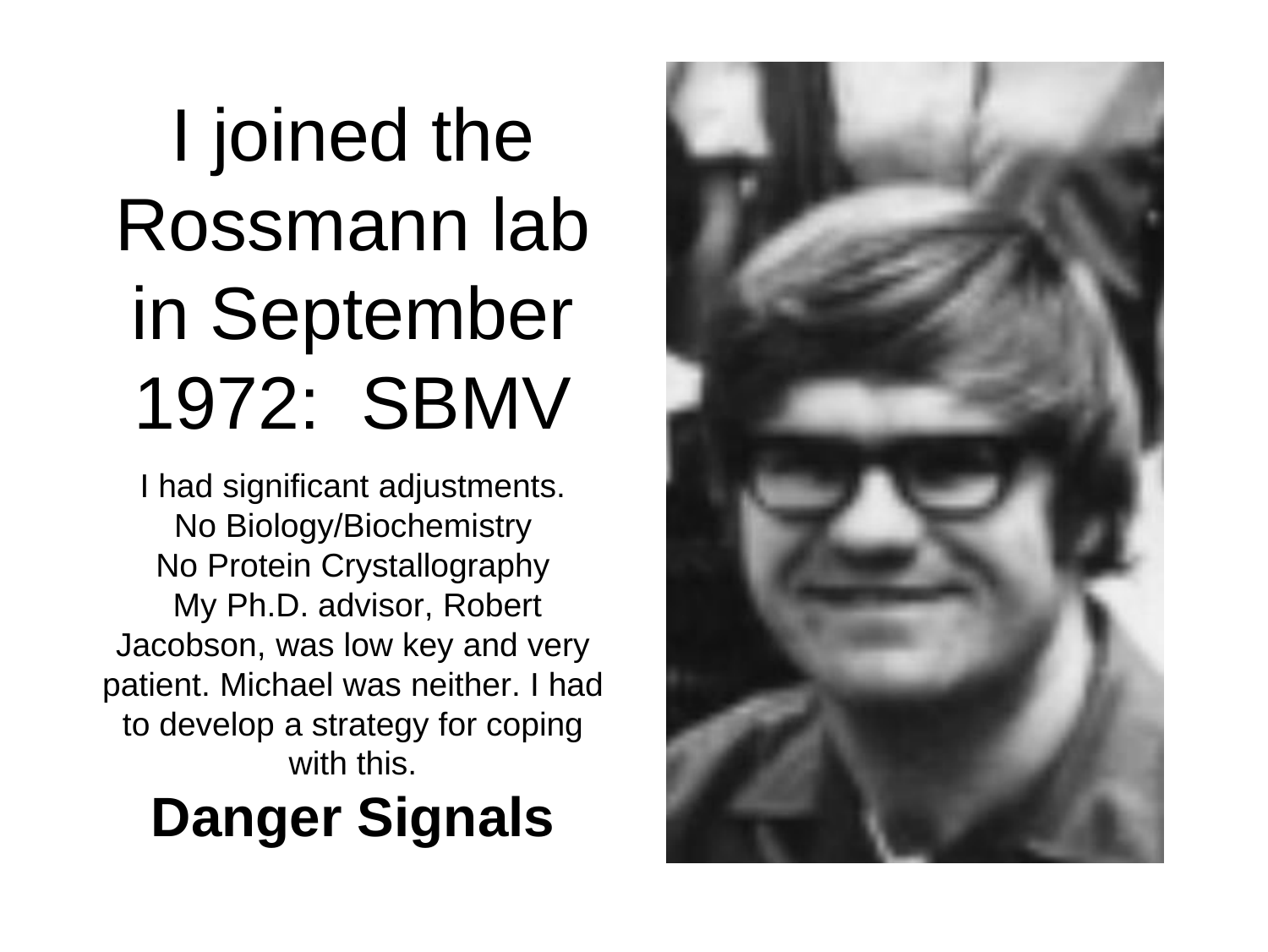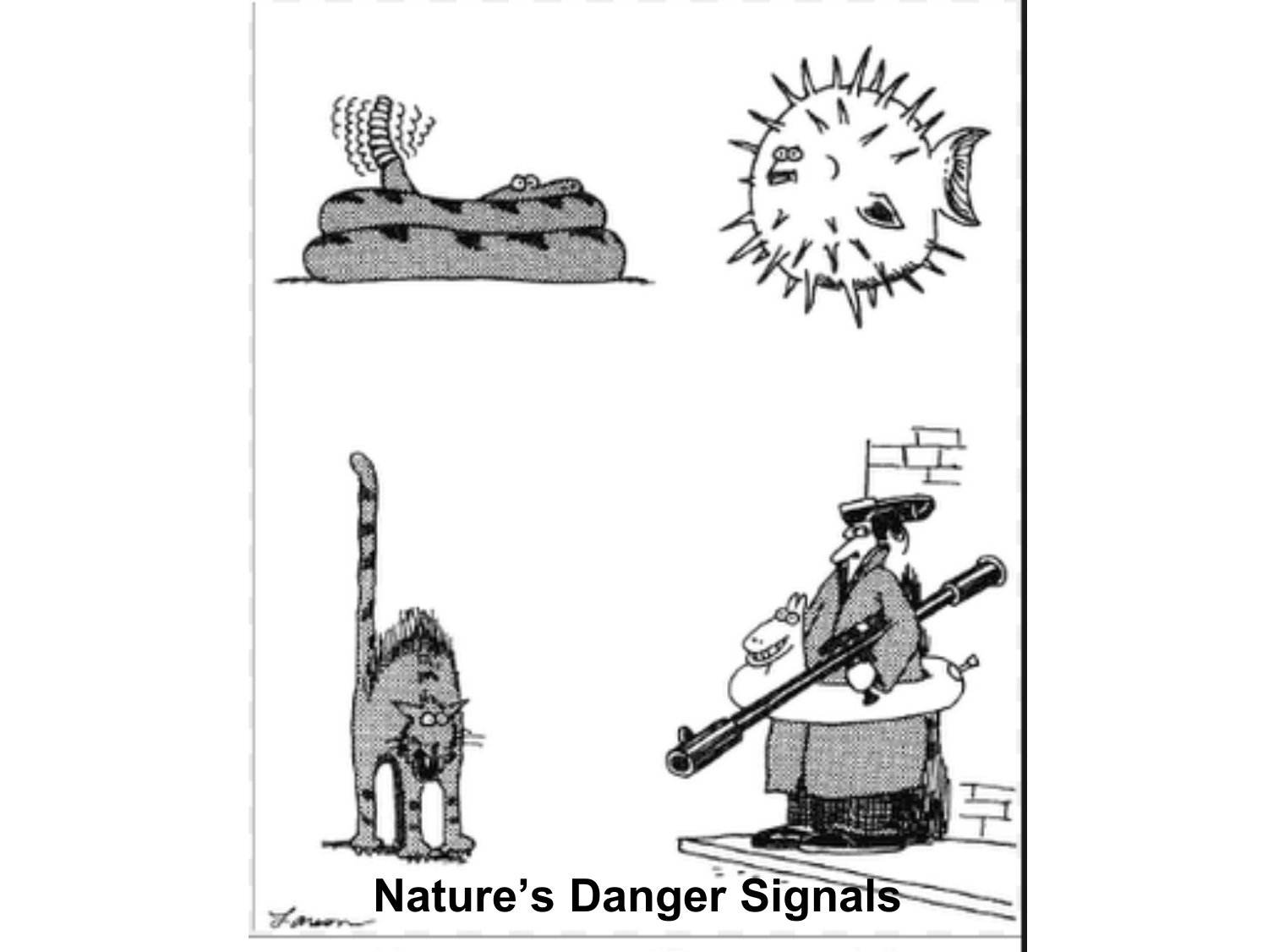### Rossmann Danger Signals (RDS)





**theta**

**Measure the angle between the shoulders and the neck. Let's call it theta.**

**RDS=1/sin(theta)**

**As theta approaches zero and RDS approaches infinity get out ASAP**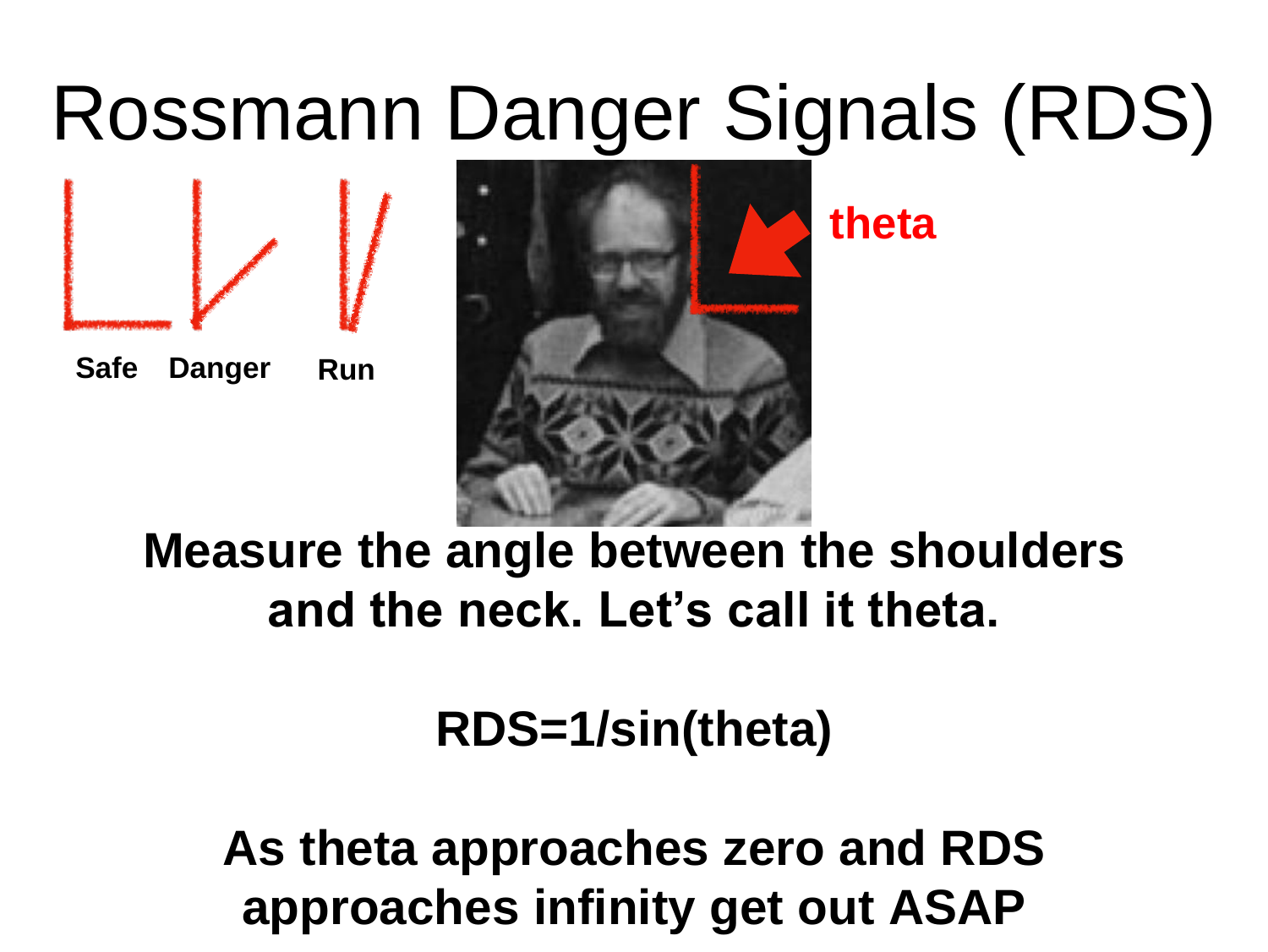### **Structure of southern bean mosaic** virus at 2.8 A resolution

#### Celerino Abad-Zapatero, Sherin S. Abdel-Meguid, John E. Johnson, Andrew G. W. Leslie', Ivan Rayment<sup>†</sup>, Michael G. Rossmann, Dietrich Suck<sup>#</sup> & Tomitake Tsukihara<sup>§</sup>

Department of Biological Sciences, Purdue University, West Lafayette, Indiana 47907

#### **A few remembrances**

- **1. The shattered light box and the quick reconstruction of same.**
- **2. The wrong lattice constants discovered by Tomitake Tsukihara.**
- **3. SBMV is TBSV**
- **4. The crash helmet required in the Richard's box to prevent head injuries.**

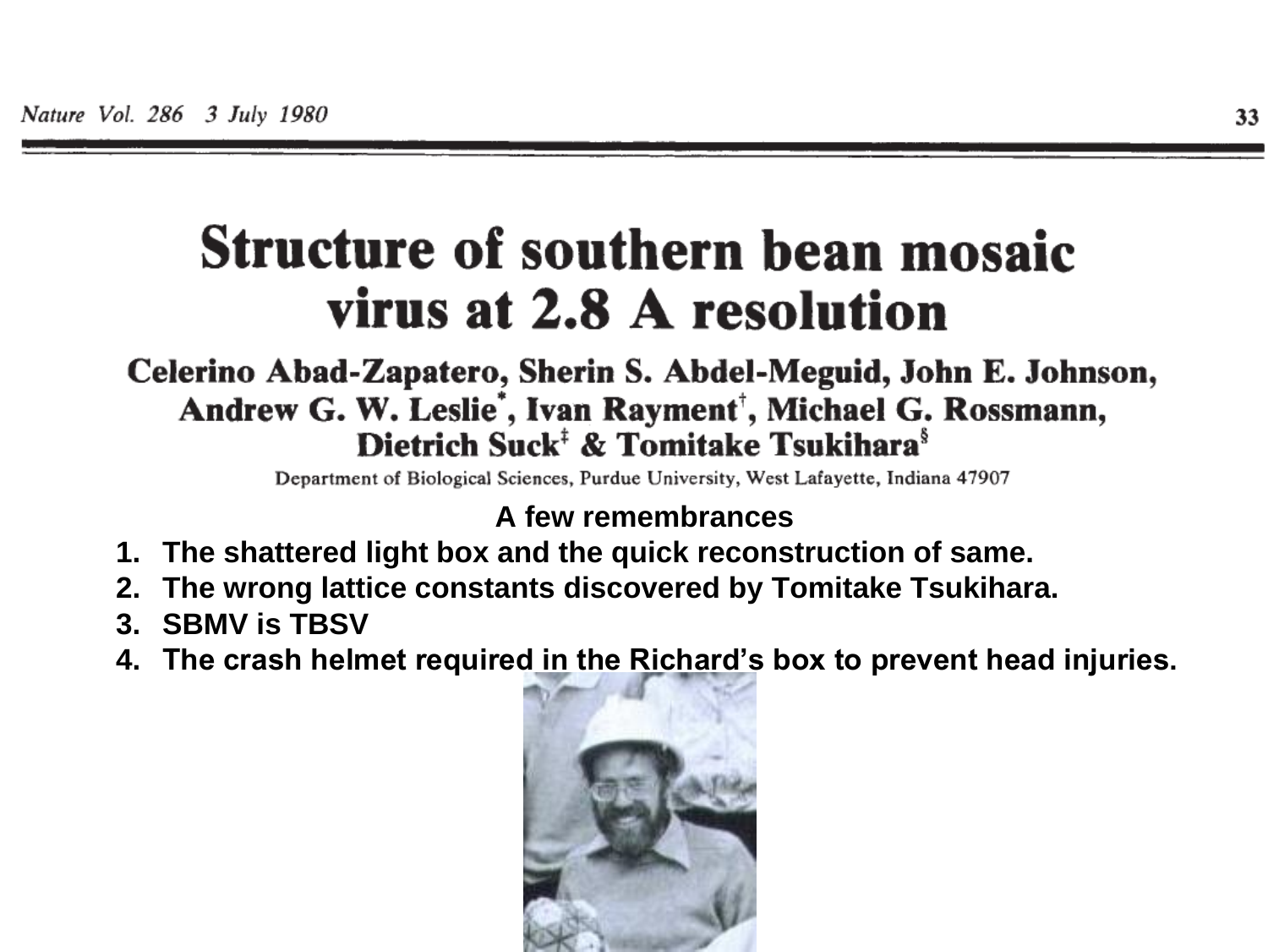### **Purdue Structural Biology 1978**